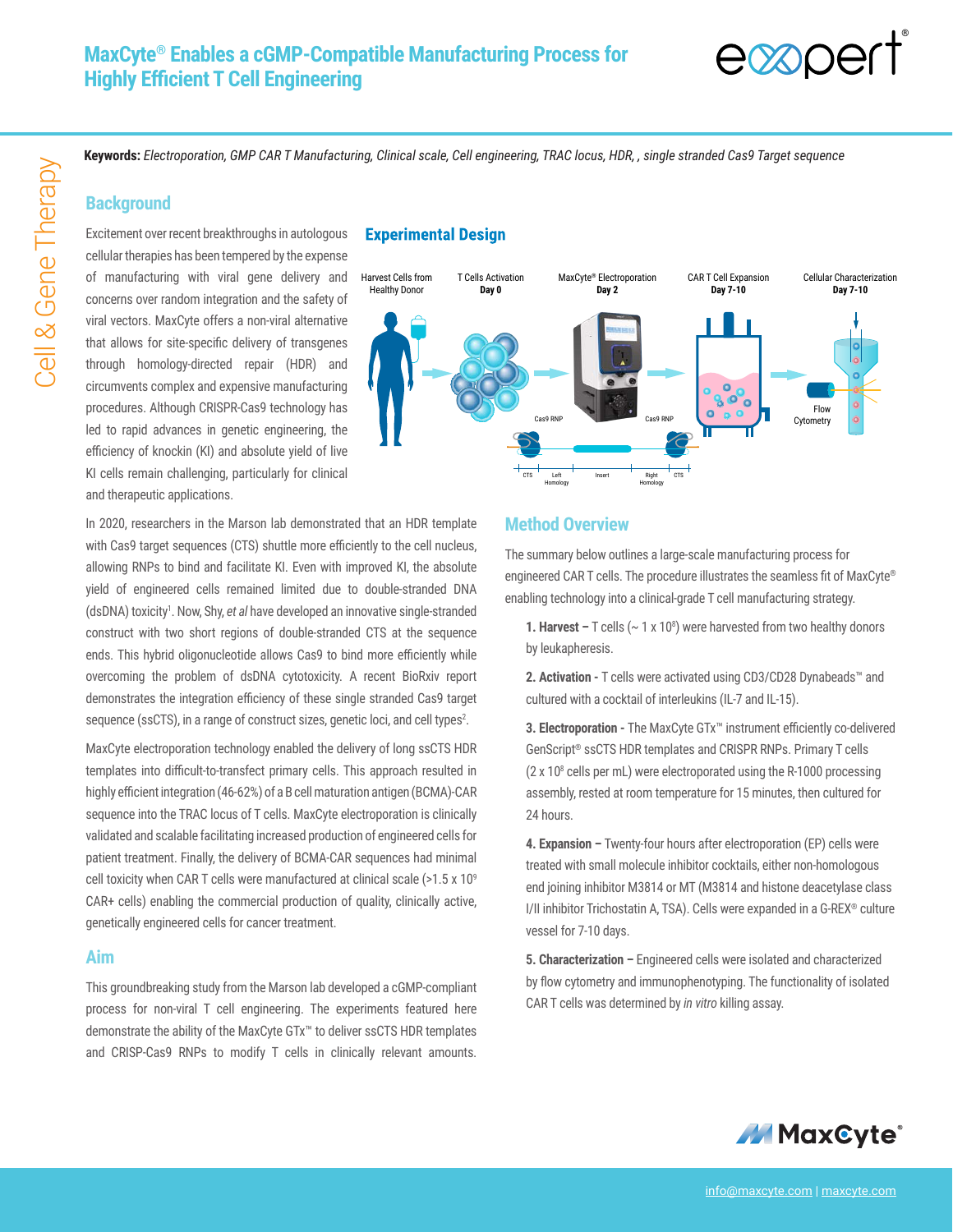# **MaxCyte® Enables a cGMP-Compatible Manufacturing Process for Highly Efficient T Cell Engineering**





**Figure 1. GenScript® Large Scale Production of ssCTS HDR Templates.** Comparison of GenScript and internally developed ssCTS constructs from the Marson lab. KI efficiency, cell viability, and total KI cell counts were measured for both constructs with GenScript showing better performance in all parameters tested.

1.5x109 cells on day 10 (Fig 3A). The MaxCyte GTx™ generated a sufficient number of engineered cells for a full patient dose of an estimated  $\sim$ 1 x 10<sup>8</sup> CAR+ T cells. After 8 days of expansion, the majority of engineered cells had a T stem cell memory (Tscm) immunophenotype (Fig. 3C and 3D), which is critical for establishing immunological memory and protective immunity<sup>4</sup>.

## **Results**

#### **cGMP-compliant generation of ssCTS HDR templates**

MaxCyte® enabled cGMP-compliant delivery of ssCTS required for clinical scale T cell manufacturing. In this study, the ssCTS HDR templates were generated by GenScript®. Commercially produced templates consistently showed high KI efficiencies (Fig 1A) and the least cytotoxicity (Fig 1B). This resulted in better total engineered cell counts (Fig 1C). GenScript's cGMP compliant manufacture of these unique ssCTS constructs and their delivery by MaxCyte electroporation are both integral steps in the clinical scale production pipeline for CAR T cell therapies.

#### **KI efficiency of large ssCTS constructs**

To develop an entirely non-viral, cGMP-compliant manufacturing pipeline for CAR T cells, the MaxCyte GTx™ was used for efficient delivery and integration of long ssCTS HDR templates. Engineered cells were modified to express a CAR targeting BCMA, a commonly expressed protein in multiple myeloma and a clinically validated target for immunotherapy<sup>3</sup>. Additionally, the BCMA-CAR sequence was designed to integrate into the difficult-to-engineer TRAC locus. The KI efficiencies of the ssCTS templates were impressive with average KI efficiencies of 40.4% on Day 7 and 45.8% on Day 10. The addition of small molecule inhibitors did increase the KI efficiencies to 62% and 60.1% for M3814 and MT respectively (Fig. 2B), however, they did not increase the overall yield of engineered cells (Fig 3A) or live cell count (Fig 3B).

#### **Clinical scale production of CAR T cells**

MaxCyte® electroporation is extremely gentle enabling fast recovery and expansion of sensitive T cells. Encouragingly, the absolute yield of live engineered cells on day 7 was over 5 x 10<sup>8</sup> cells and increased to over

#### **Fig. 2**

**A**





**Figure 2. High KI Efficiency at the TRAC locus using ssCTS HDR templates and Maxcyte® Electroporation.** A) Flow plots demonstrating BCMA-CAR KI efficacies for each condition on 10 day B) KI rates of the BCMA-CAR on day 7 and 10 for control (no inhibitor), M3814 and M3814+TSA (MT). Dots represent the KI rates for each donor.

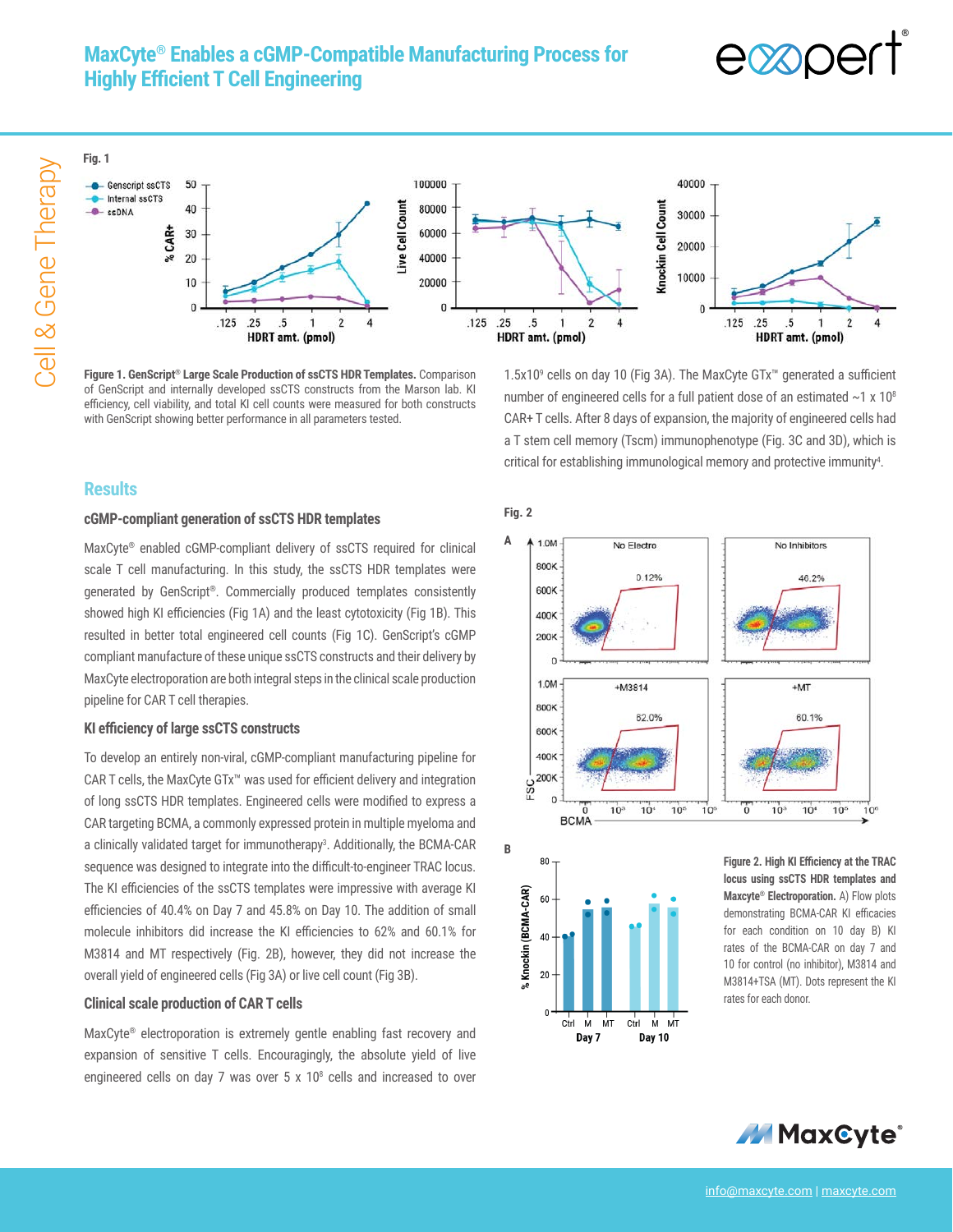# **MaxCyte® Enables a cGMP-Compatible Manufacturing Process for Highly Efficient T Cell Engineering**



Cell & Gene Therapy Cell & Gene Therapy





**Figure 3. Absolute cell count and phenotypic analysis of large-scale production of CAR T cells.** A) The total number of CAR+ T cells on days 7 and 10 of the cGMP manufacturing protocol. The dotted line represents an estimated patient dose  $(1x10<sup>8</sup>$  cells). B) Live cell count was performed 7 and 10 days post activation. Dots represent live cell count for each donor. C) Cell immunophenotypes were confirmed through flow cytometric analysis of the indicated cell surface markers 8 days after EP. D) Flow plots demonstrating the presence of T stem cell memory cell (Tscm) based on CD45RA/CD62L expression and confirmed with additional markers such as CD45RA+CD62L+CD45RO-CCR7+CD95+. M = M3814, MT = M3814 + TSA, Tscm = T stem cell memory, Tcm = T central memory, Tm = T effector memory, Teff = T effector.

#### **Functional CAR T cells kill tumor cells**

M

MT

Ctrl

To determine if engineered T cells could target and kill cancer cells, an *in vitro*  killing assay was performed. Engineered CAR T cells or unmodified T cells from the same donors were co-cultured with cancer cells expressing BCMA and cancer cell viability was measured (Fig 4). Engineered CAR T cells were highly potent and demonstrated efficient killing against MM1s myeloma cell lines compared to controls.

#### **Conclusion and Future Applications**

In summary, a fully cGMP-complaint, non-viral manufacturing pipeline for engineering highly specific and potent CAR T cells was established. MaxCyte® enabled the production of engineered T cells at a clinical scale through highly efficient delivery of ssCTS constructs resulting in KI integration efficiencies of up to 46-62% at the challenging TRAC locus.

The study presented here is an important step toward improving HDR-associated CRISPR gene editing and showcases a new approach to the large-scale manufacturing of engineered cells. MaxCyte's cGMP-compliant electroporation technologies streamline the development of new therapies by reducing the complexity of scale-up and is a strong foundation for the advancement of genetically engineered cells into the clinic.



Figure 4. Cytotoxic activity of engineered CAR T. BCMA expressing multiple myeloma cell lines were effectively targeted and killed by engineered CAR T cells. At effector to target ratios of 1:1 over 90% target killing was achieved.